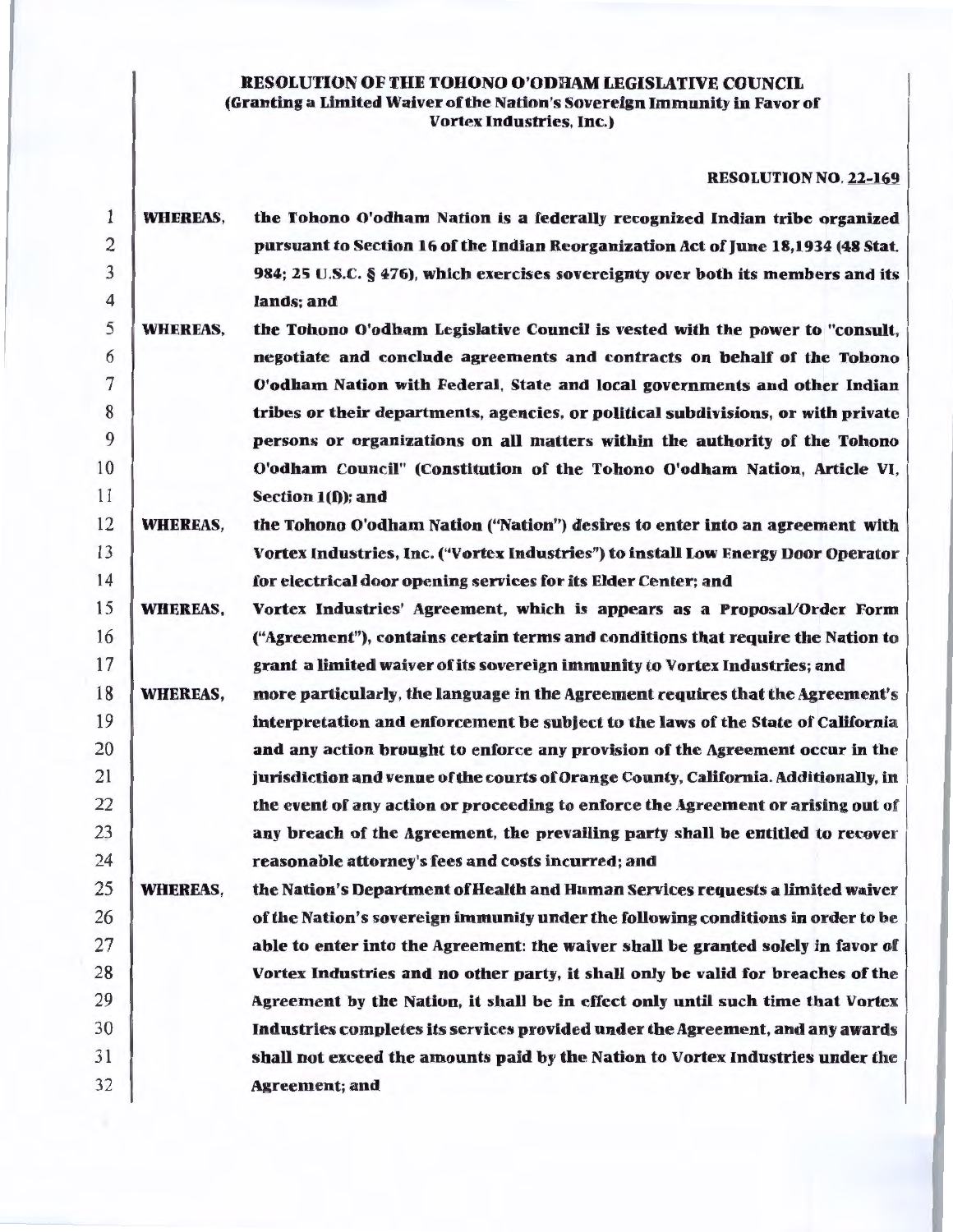### RESOLUTION NO. 22-169

(Granting a Limited Waiver of the Nation's Sovereign Immunity in Favor of Vortex Industries, Inc.) Page2of3

WHEREAS, the Health and Human Services Committee of the Legislative Council has reviewed the Agreement, including the proposed limited waiver of the Nation's sovereign immunity, and recommends that the Nation grant this limited waiver under the specific conditions contained herein.

# 5 NOW, THEREFORE, BE IT RESOLVED that the Tohono O'odham Legislative Council approves and 6 authorizes the following:

- 1. A limited waiver of the Nation's sovereign immunity solely in favor or Vortex Industries under the specific conditions described herein.
- 2. The Legislative Council authorizes the Chairman to execute the Agreement with Vortex Industries in substantially the same form as presented to the Legislative Council.

The foregoing Resolution was passed by the Tohono O'odham Legislative Council on the  $10^{\text{m}}$ day of MAY, 2022 at a meeting at which a quorum was present with a vote of 1,644.95 FOR; 1,573.05 AGAINST; -0- NOT VOTING; and [03] ABSENT, pursuant to the powers vested in the Council by, Article VI, Section l(t) of the Constitution of the Tohono O'odham Nation, adopted by the Tohono O'odham Nation on January 18, 1986; and approved by the Acting Deputy Assistant Secretary - Indian Affairs (Operations) on March 6, 1986, pursuant to Section 16 of the Act of June 18, 1934 (48 Stat.984).

TORONO O'ODHAM LEGISLATIVE COUNCIL

2022

'imothy Joaqnin, Legislative Chairman

day of

28 29 30

**ATTEST** 

2 3 4

1

S.

31 32

Evonne Wilson, Legislative Secretary

 $12$  day of  $N\mu\gamma$ , 2022

Said Resolution was submitted for approval to the office of the Chairman of the Tohono O'odham Nation on the  $\frac{1}{2}$  day of  $\frac{M}{2}$ , 2022 at  $\frac{3}{11}$  o'clock,  $\frac{1}{2}$  .m., O'odham Nation on the  $\mu_{\text{A}}$  day of  $\mu_{\text{A}}$ , 2022 at  $\frac{374}{\mu}$  o'clock,  $p_{\text{A}}$  .m., pursuant to the provisions of Section 5 of Article VII of the Constitution and will hecome effective upon his approval or upon his failure to either approve or disapprove it within 48 hours of submittal.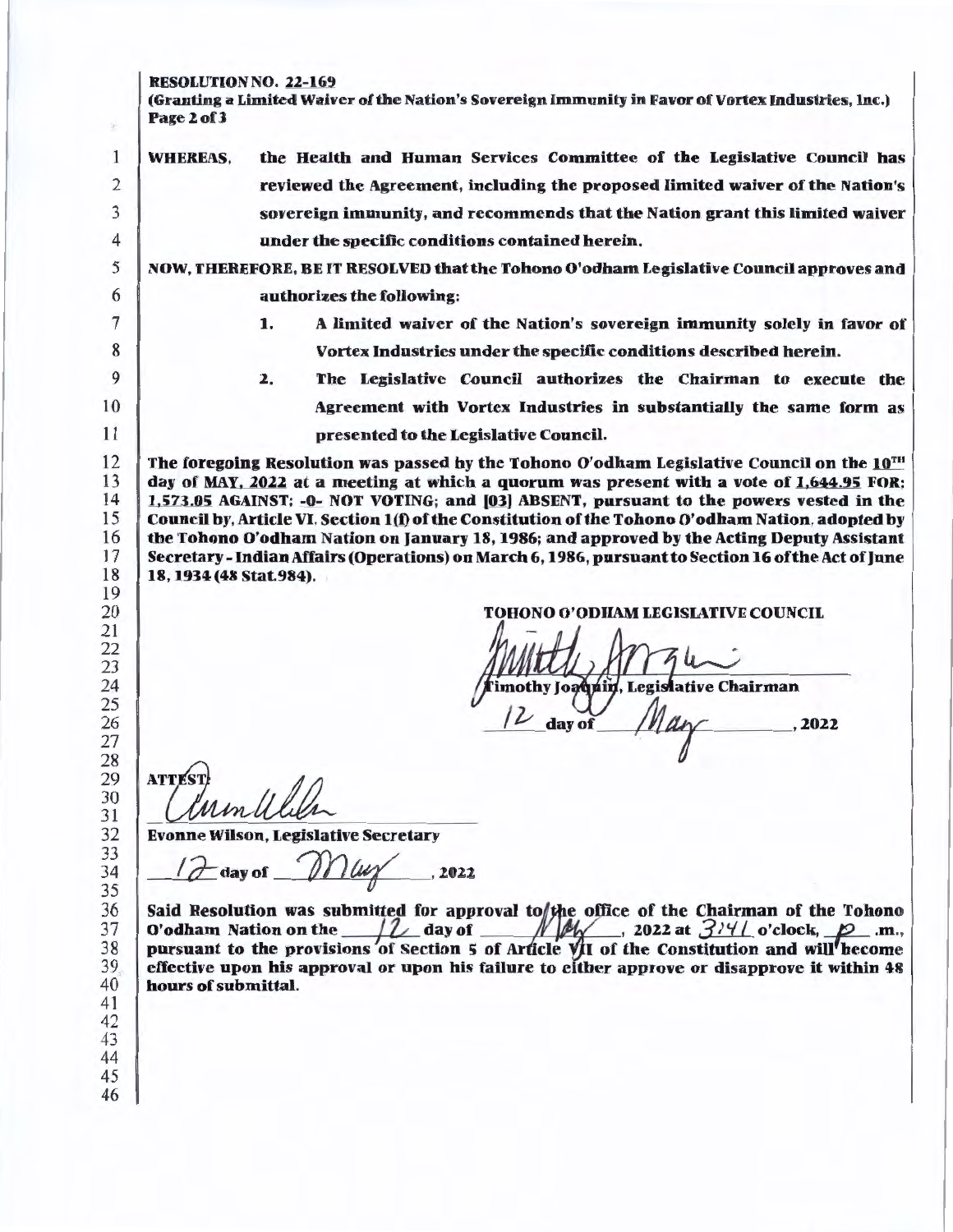RESOLUTION NO. 22-169 (Granting a Limited Waiver of the Nation's Sovereign Immunity in Favor of Vortex Industries, Inc.) Page 3 of 3 TOHONO O'ODHAM LEGISLATIVE COUNCIL imothy Joaquín, Legislative Chairman **( NAPPROVED** '2 on the , 2022 day of  $5.50$  [ ] DISAPPROVED  $at$ o'clock. .m. NED NORRIS, JR., CHAIRMAN TOHONO O'ODHAM NATION Returned to the Legislative Secretary on the *13* day of 2022, at  $1\frac{149}{\sigma \cdot \text{clock}}$ ,  $\mathcal{D}$ .m. rls Evonne Wilson, Legislative Secretary